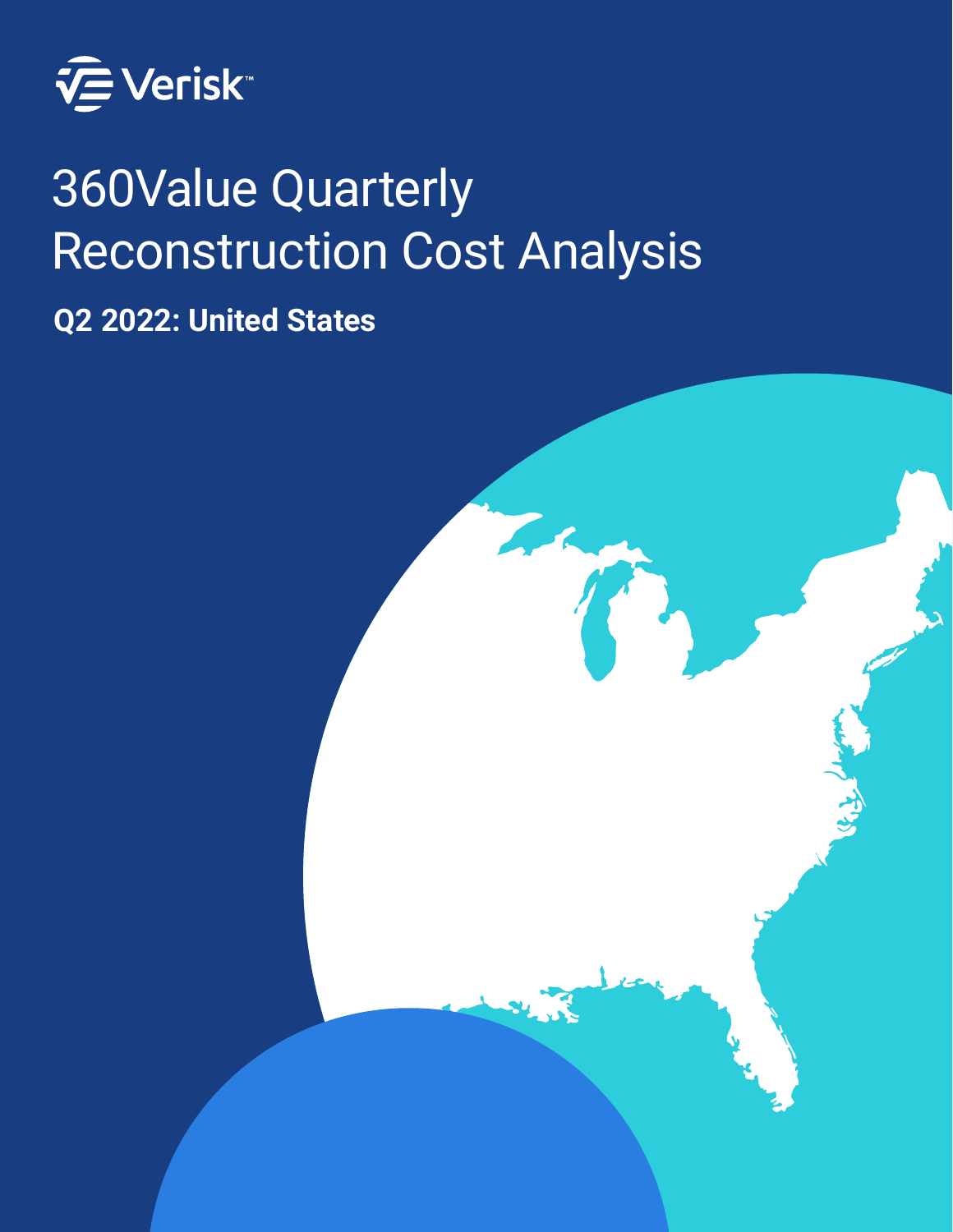**This report provides reconstruction cost trends at the national and state levels. The** *360Value® Quarterly Reconstruction Cost Analysis* **is derived from building cost research conducted by Verisk using the industry-leading Xactimate estimating solution.**

## Inflation boosts reconstruction costs as higher fuel prices exacerbate volatility

Total reconstruction costs, including materials and retail labor, rose 13.5% from April 2021 to April 2022, nearly doubling the pace of increase from January 2021 to January 2022, when costs rose 7.2%. Overall inflation and rising fuel prices are driving the price swings as the cost of producing and transporting goods rises. Lumber, which reached historic highs last year before moderating, is again surging, with costs rising 28.7% year-over-year in April, nearly triple the rate of increase from three months ago. Quarterly costs rose 7.1%, up from 2.1% in January.

Reconstruction costs increased in all states. Delaware had the largest increase at 16.8% with New York and Connecticut following behind, up 16.2% and 15.5%, respectively. Hawaii had the most significant shift in rank, falling from the fifthhighest cost increase in January 2022 to 47th in April 2022, with prices rising 12% in the year-over-year period. In last place, North Carolina's costs rose 11.2% between April 2021 and April 2022.



Changes in reconstruction costs by state.

States are grouped in quintiles; each range/color in the legend includes 20% of the total number of states.

\* All rates, percentages, increases, decreases, etc., are calculated as percentage changes from April 2021 to April 2022, unless otherwise noted.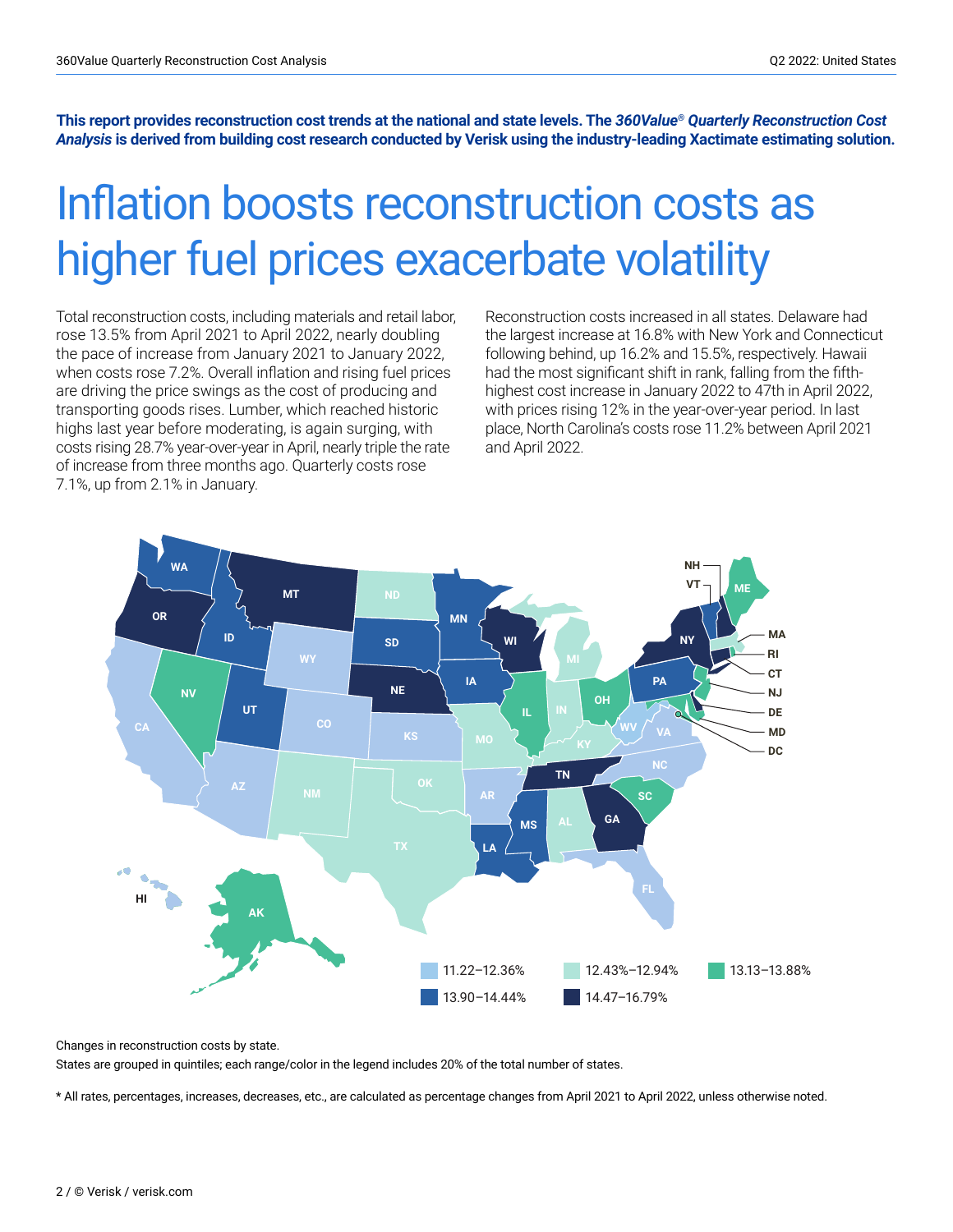### Material Cost Analysis

Combined costs for material composites increased 16.5% from April 2021 to April 2022, up from January 2021 to January 2022, when costs rose 7.5%. Prices were up for all categories. Lumber, which has been a primary driver behind rising material costs since it began its historic rise in 2020, increased 28.7% from April 2021 to April 2022. In the previous year-over-year period ending in January, lumber rose 9.8%. Lumber-derived finished goods continued to spike,

including interior trim composite, which saw prices rise 29.4% year-over-year.

Increasing fuel prices, which rose 45.9% in March, trickled into nearly every category, including roofing composite, which is produced from petroleum. Roofing rose 16.5% year-overyear, with drywall, paint, and carpet up 15.9%, 10.5, and 2.6%, respectively.



Percentage change in costs by month

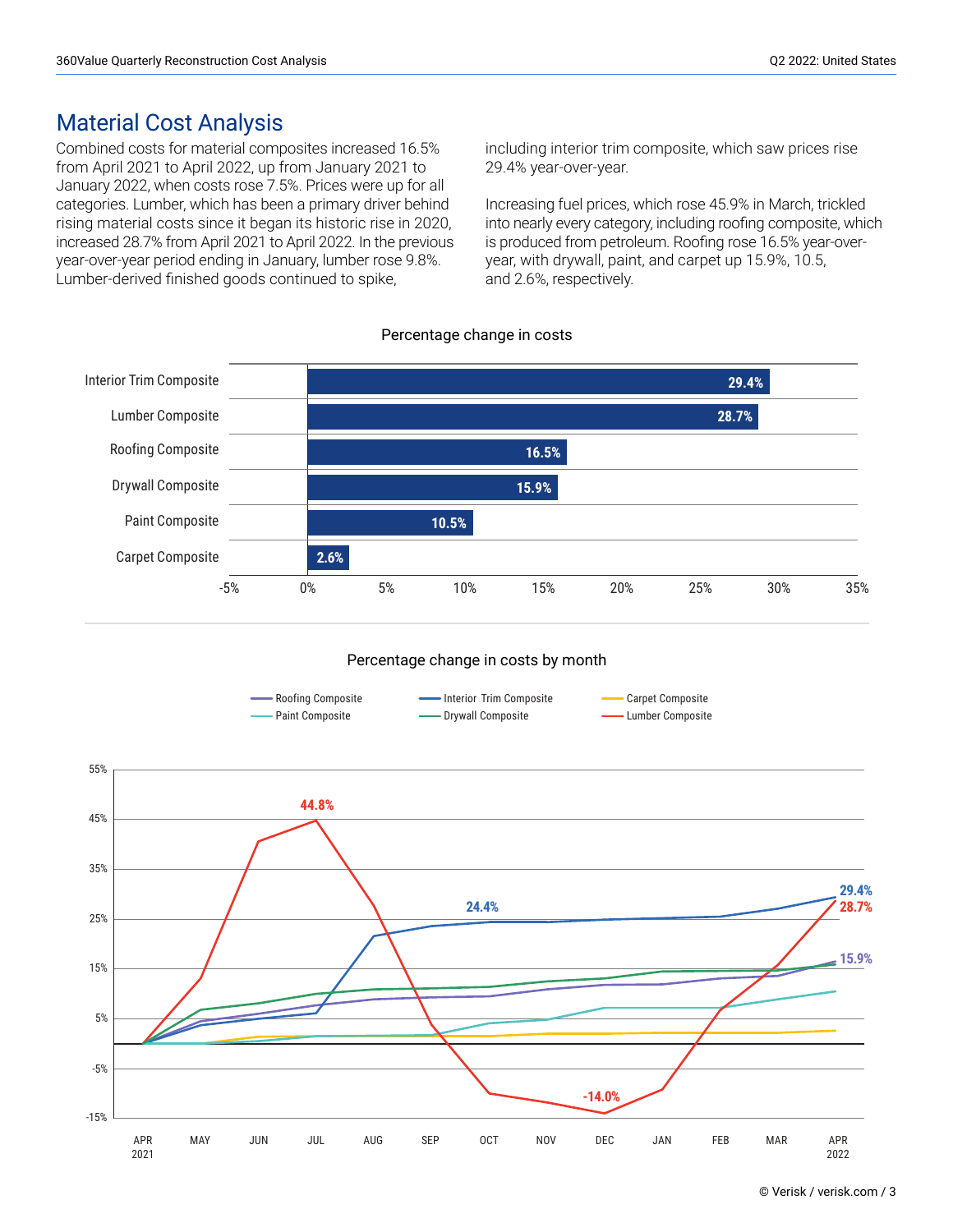### Labor Cost Analysis

Combined hourly retail labor rates increased 10.4% from April 2021 to April 2022, up from the 5.3% increase recorded from January 2021 to January 2022. Drywall installer/ finisher and roofer costs increased the most, rising 12.7% and 12.6%, respectively.

Electrician costs were up 8.5%, while plumber costs were up 8.1%. Heating/AC mechanic costs rose 7.5% and carpenter/ general framer was up 7%.



#### Percentage change in costs by month